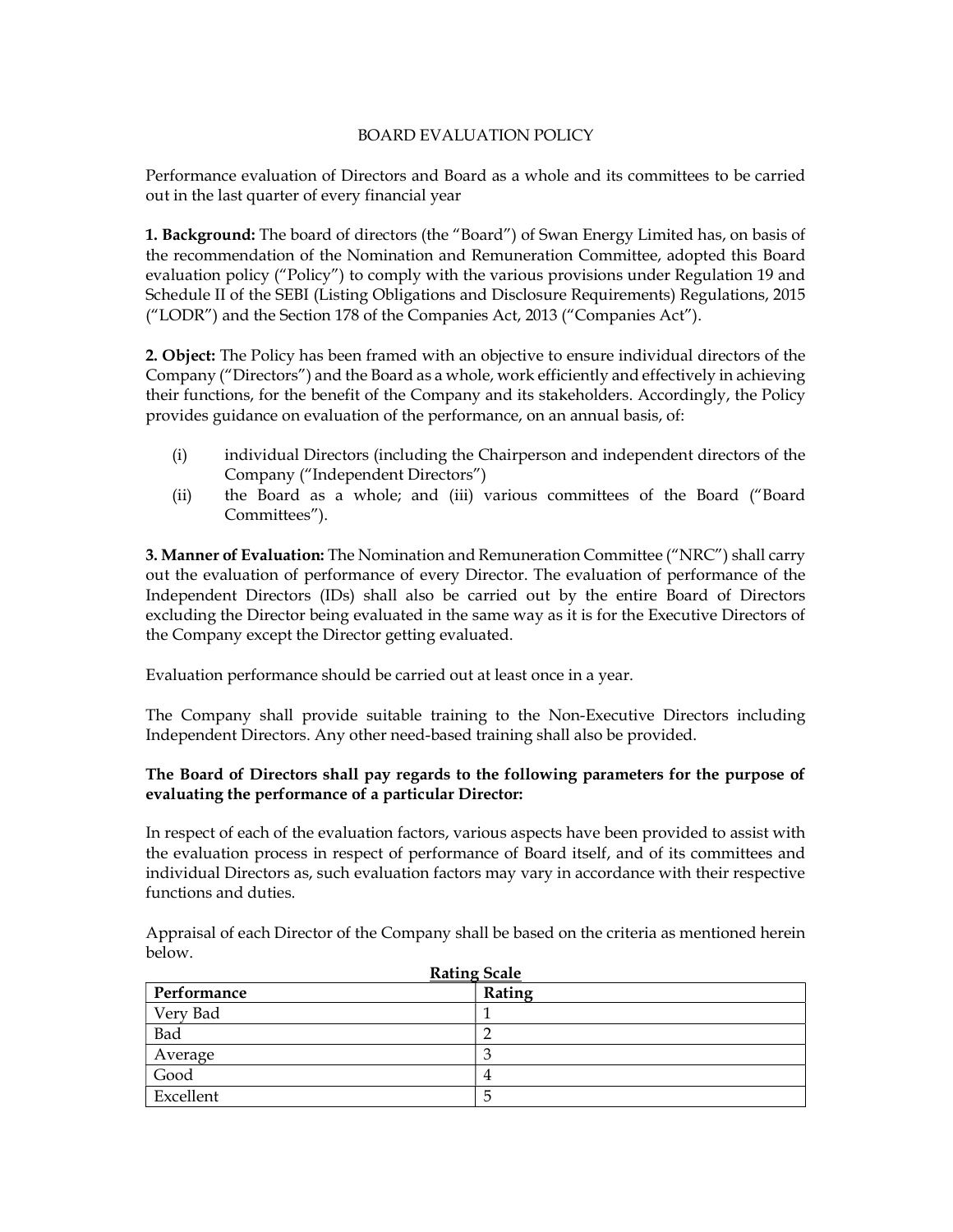## The Company has chosen to adopt the following Board Performance Evaluation Process:

### INDEPENDENT DIRECTORS

Some of the specific issues and questions that should be considered in a performance evaluation of Independent Director, in which the concerned Director being evaluated shall not be included, are set out below:

| Sr. | <b>Assessment Criteria</b>                                | Rating | Remarks/        |
|-----|-----------------------------------------------------------|--------|-----------------|
| No. |                                                           |        | <b>Comments</b> |
| 1.  | Attendance and participations in the meetings             |        |                 |
| 2.  | Raising of concerns to the Board                          |        |                 |
| 3.  | Safeguard of confidential information                     |        |                 |
| 4.  | Rendering Independent, unbiased opinion and resolution    |        |                 |
|     | of issues at meetings                                     |        |                 |
| 5.  | Initiative in terms of new ideas and planning for the     |        |                 |
|     | Company                                                   |        |                 |
| 6.  | Safeguarding interest of whistle-blowers under vigil      |        |                 |
|     | mechanism                                                 |        |                 |
| 7.  | Timely inputs on the minutes of the meetings of the Board |        |                 |
|     | and Committees, if any                                    |        |                 |

Name of Director being assessed: \_\_\_\_\_\_\_\_\_\_\_\_\_\_\_\_\_\_\_\_\_\_

## NON –INDEPENDENT DIRECTORS / EXECUTIVE DIRECTORS

Some of the specific issues and questions that should be considered in a performance evaluation of Chairman and Managing Director/Non-Independent Director/Executive Director by Independent Directors, in which the concerned director being evaluated shall not be included, are set out below:

Name of Director being assessed: \_\_\_\_\_\_\_\_\_\_\_\_\_\_\_\_\_\_\_\_\_\_

| Sr. | <b>Assessment Criteria</b>                                | Rating | Remarks/        |
|-----|-----------------------------------------------------------|--------|-----------------|
| No. |                                                           |        | <b>Comments</b> |
| 1.  | Leadership initiative                                     |        |                 |
| 2.  | Initiative in terms of new ideas and planning for the     |        |                 |
|     | Company                                                   |        |                 |
| 3.  | Professional skills, problem solving, and decision-making |        |                 |
| 4.  | Compliance with policies of the Company, ethics, code of  |        |                 |
|     | conduct, etc.                                             |        |                 |
| 5.  | Reporting of frauds, violation etc.                       |        |                 |
| 6.  | Safeguarding interest of whistle-blowers under vigil      |        |                 |
|     | mechanism                                                 |        |                 |
| 7.  | Timely inputs on the minutes of the meetings of the Board |        |                 |
|     | and Committees, if any                                    |        |                 |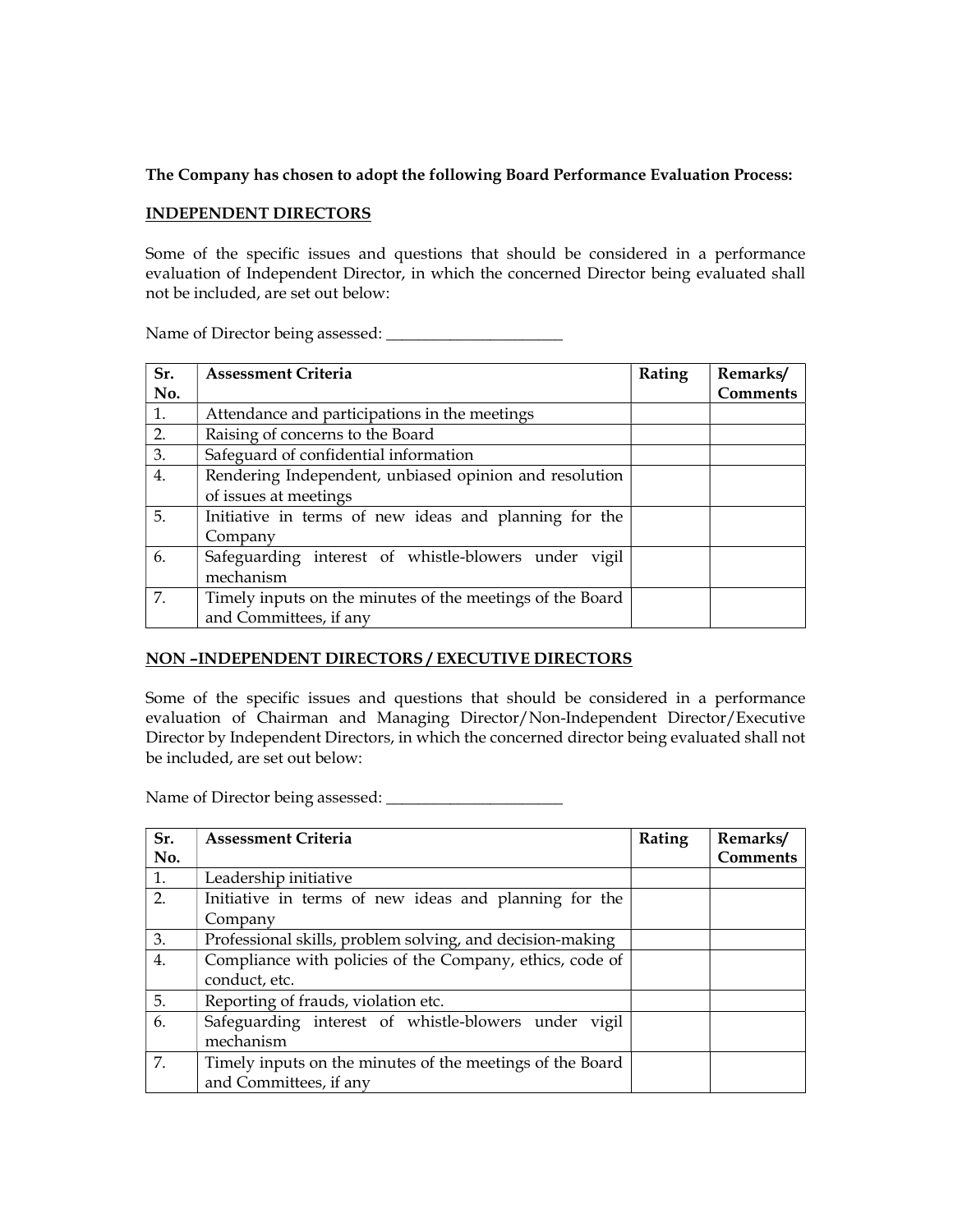# BOARD OF DIRECTORS

Some of the specific issues and questions that should be considered in a performance evaluation of the entire Board by Independent Directors, are set out below:

| Sr. | <b>Assessment Criteria</b>                                   | Rating | Remarks/ |
|-----|--------------------------------------------------------------|--------|----------|
| No. |                                                              |        | Comments |
| 1.  | The Board of Directors of the Company is effective in        |        |          |
|     | decision making.                                             |        |          |
| 2.  | The Board of Directors is effective in developing a          |        |          |
|     | corporate governance structure that allows and encourages    |        |          |
|     | the Board to fulfil its responsibilities.                    |        |          |
| 3.  | The Company's systems of control are effective for           |        |          |
|     | identifying material risks and reporting material violations |        |          |
|     | of policies and law.                                         |        |          |
| 4.  | The Board reviews the organizations performance in           |        |          |
|     | carrying out the stated mission on a regular basis           |        |          |
| 5.  | The Board of Directors is effective in providing necessary   |        |          |
|     | advice and suggestions to the Company's management.          |        |          |
| 6.  | Is the Board as a whole up to date with latest developments  |        |          |
|     | in the regulatory environment and the market?                |        |          |
| 7.  | The information provided to Directors prior to Board         |        |          |
|     | Meetings meets your expectations in terms of length and      |        |          |
|     | level of detail.                                             |        |          |
| 8.  | Board meetings are conducted in a manner that encourages     |        |          |
|     | open communication, meaningful participation, and timely     |        |          |
|     | resolution of issues.                                        |        |          |
| 9.  | The Board Chairman effectively and appropriately leads       |        |          |
|     | and facilitates the Board meetings and the policy and        |        |          |
|     | governance work of the Board.                                |        |          |
| 10. | The Board appropriately considers internal audit reports,    |        |          |
|     | managements responses, and steps towards improvement         |        |          |
| 11. | The Board oversees the role of the Independent Auditor       |        |          |
|     | from selection to termination and has an effective process   |        |          |
|     | to evaluate the Independent Auditors qualifications and      |        |          |
|     | performance.                                                 |        |          |
| 12. | The Board considers the Independent Audit plan and           |        |          |
|     | provides recommendations.                                    |        |          |

## COMMITTEES OF BOARD

The Board has constituted the following committees:

1.Audit Committee

2.Nomination and Remuneration Committee

3.Stakeholders Relationship Committee

4.Corporate Social Responsibility Committee